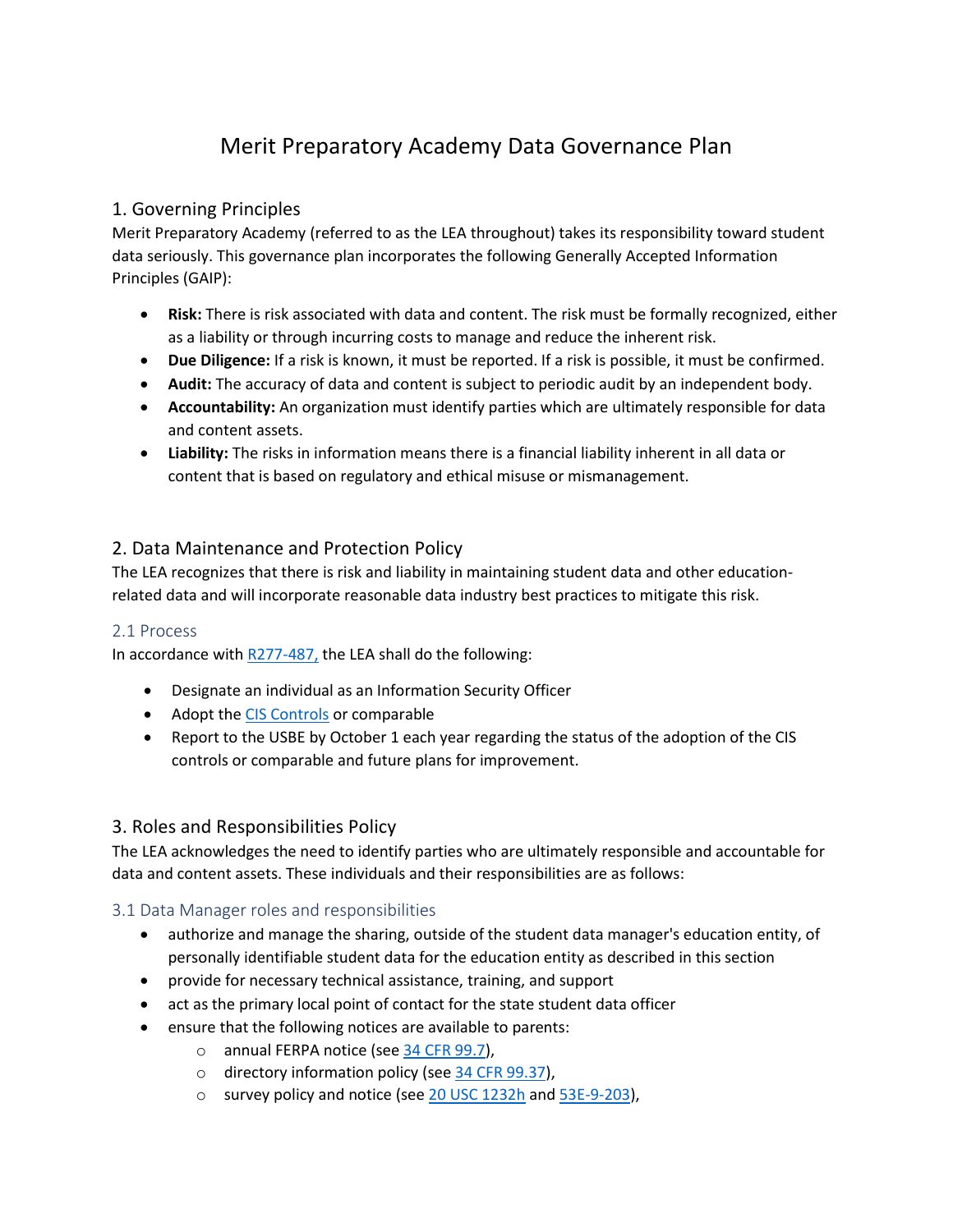o data collection notice (se[e 53E-9-305\)](https://le.utah.gov/xcode/Title53E/Chapter9/53E-9-S305.html?v=C53E-9-S305_2018050820180508)

## 3.2 Information Security Officer

- Oversee adoption of the CIS controls
- Provide for necessary technical assistance, training, and support as it relates to IT security

# 4. Training and Support Policy

The LEA recognizes that training and supporting educators and staff regarding federal and state data privacy laws is a necessary control to ensure legal compliance.

#### 4.1 Procedure

- 1. The data manager will ensure that educators who have access to student records will receive an annual training on confidentiality of student data to all employees with access to student data. The content of this training will be based on the Data Sharing Policy.
- 2. By October 1 each year, the data manager will report to USBE the completion status of the annual confidentiality training and provide a copy of the training materials used.
- 3. The data manager shall keep a list of all employees who are authorized to access student education records after having completed a training that meets the requirements of [53E-9-204.](https://le.utah.gov/xcode/Title53E/Chapter9/53E-9-S204.html)

## 5. Audit Policy

In accordance with the risk management priorities of the LEA, the LEA will conduct an audit of:

- The effectiveness of the controls used to follow this data governance plan; and
- Third-party contractors, as permitted by the contract described in  $53E-9-309(2)$ .

## 6. Data Sharing Policy

There is a risk of redisclosure whenever student data are shared. The LEA shall follow appropriate controls to mitigate the risk of redisclosure and to ensure compliance with federal and state law.

#### 6.1 Procedure

- 1. The data manager shall approve all data sharing or designate other individuals who have been trained on compliance requirements with FERPA.
- 2. For external research, the data manager shall ensure that the study follows the requirements of FERPA's study exception described in [34 CFR 99.31\(a\)\(6\).](https://www.law.cornell.edu/cfr/text/34/99.31)

After sharing from student records, the data manager shall ensure that an entry is made in the LEA Metadata Dictionary to record that the exchange happened.

3. After sharing from student records, the data manager shall make a note in the student record of the exchange in accordance with [34 CFR 99.32.](https://www.law.cornell.edu/cfr/text/34/99.32)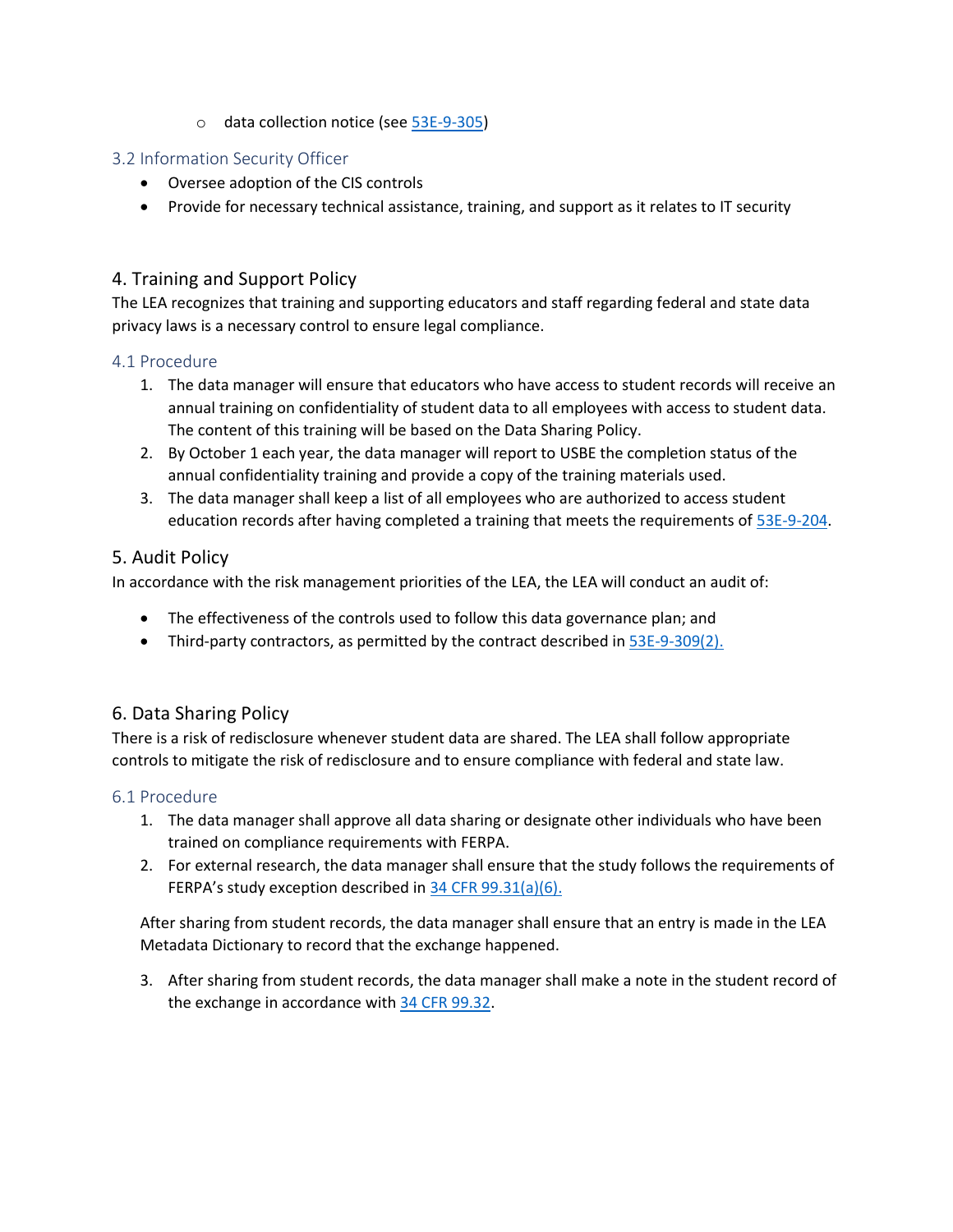# 7. Expungement Request Policy

The LEA recognizes the risk associated with data following a student year after year that could be used to mistreat the student. The LEA shall review all requests for records expungement from parents and make a determination based on the following procedure.

# 7.1 Procedure

The following records may not be expunged: grades, transcripts, a record of the student's enrollment, assessment information.

The procedure for expungement shall match the record amendment procedure found i[n 34 CFR 99,](https://www.law.cornell.edu/cfr/text/34/part-99/subpart-C)  [Subpart C](https://www.law.cornell.edu/cfr/text/34/part-99/subpart-C) of FERPA.

- 1. If a parent believes that a record is misleading, inaccurate, or in violation of the student's privacy, they may request that the record be expunged.
- 2. The LEA shall decide whether to expunge the data within a reasonable time after the request.
- 3. If the LEA decides not to expunge the record, they will inform the parent of their decision as well as the right to an appeal hearing.
- 4. The LEA shall hold the hearing within a reasonable time after receiving the request for a hearing.
- 5. The LEA shall provide the parent notice of the date, time, and place in advance of the hearing.
- 6. The hearing shall be conducted by any individual that does not have a direct interest in the outcome of the hearing.
- 7. The LEA shall give the parent a full and fair opportunity to present relevant evidence. At the parents' expense and choice, they may be represented by an individual of their choice, including an attorney.
- 8. The LEA shall make its decision in writing within a reasonable time following the hearing.
- 9. The decision must be based exclusively on evidence presented at the hearing and include a summary of the evidence and reasons for the decision.
- 10. If the decision is to expunge the record, the LEA will seal it or make it otherwise unavailable to other staff and educators.

# 8. Data Breach Response Policy

The LEA shall follow industry best practices to protect information and data. In the event of a data breach or inadvertent disclosure of personally identifiable information, the LEA staff shall follow industry best practices for responding to the breach.

# 8.1 Procedures

- 1. The director will work with the information security officer to designate individuals to be members of the cyber incident response team (CIRT)
- 2. At the beginning of an investigation, the information security officer will begin tracking the incident and log all information and evidence related to the investigation.
- 3. The information security officer will call the CIRT into action once there is reasonable evidence that an incident or breach has occurred.
- 4. The information security officer will coordinate with other IT staff to determine the root cause of the breach and close the breach.